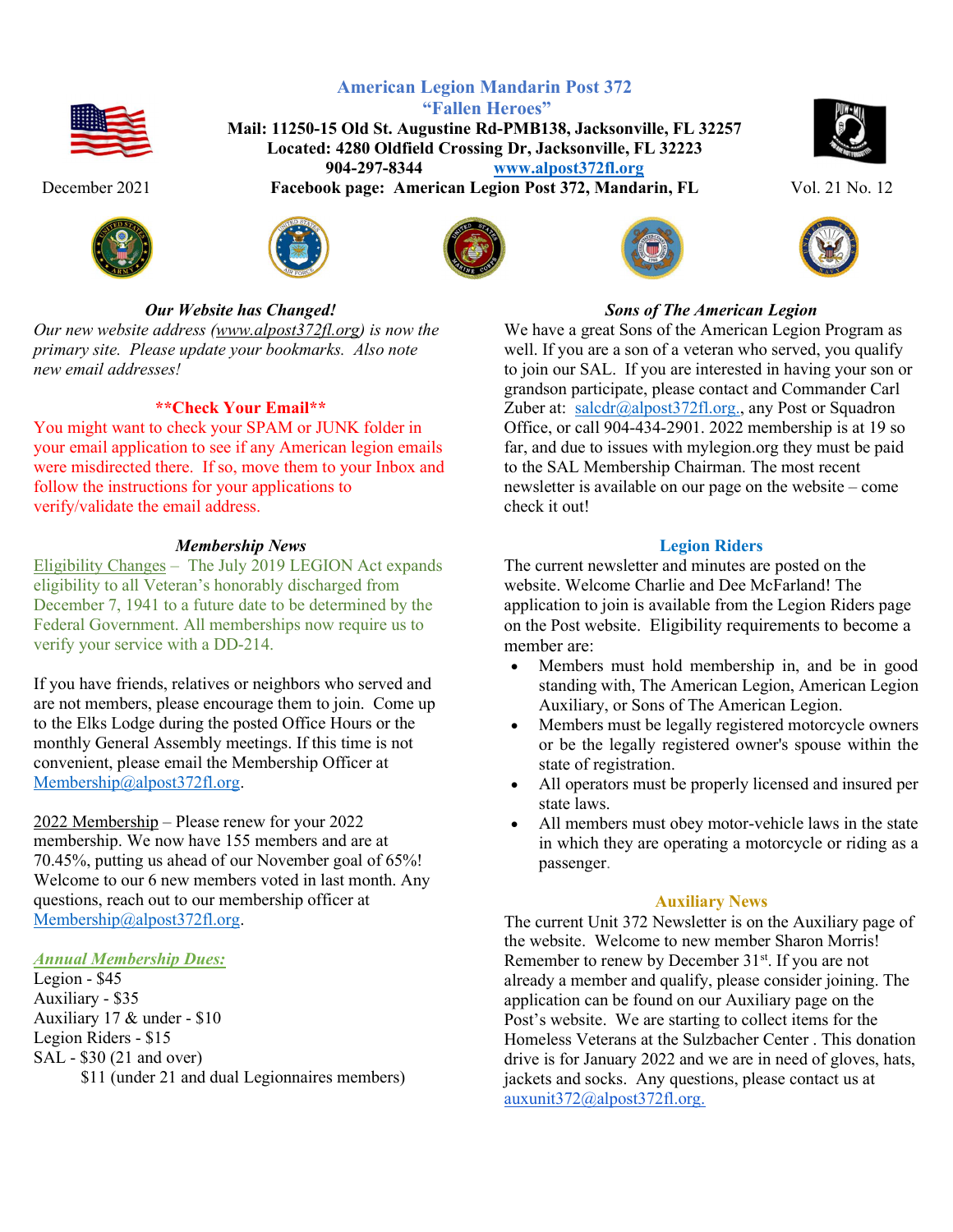#### Post Officers

Commander: Joe Maltese 1 st Vice Commander: Barry Litsky 2 nd Vice Commander: JD Gurley Finance Officer: Craig Bernat Adjutant: Barry Litsky Chaplain: Alan Painter Service Officers: Barry Litsky, Pat Patrick, Chuck Benham Judge Advocate: Vacant Historian: Pat Patrick Sergeant-at-Arms: Mathias Parker

#### Executive Committee

Karen Tracy, Paul Arambula, Steve Sullivan, Alan Painter, Patricia Patrick

#### Auxiliary Executive Committee

Kathy Helmly, Marilyn Painter, Judy Bernat, Robin Maltese, Reed Bailey

#### SAL Officers

Commander: Carl Zuber Adjutant: Chuck Benham 1 st Vice: Vacant 2 nd Vice: Vacant Finance Officer: Craig Bernat Chaplain: Chuck Benham Historian: Vacant Sergeant-at-Arms: Don Crawford Asst Sergeant-at-Arms: Jeffrey Haley

### Auxiliary Officers

President: Reed Bailey 1 st Vice President: Michelle Maze 2 nd vice President: June Crawford Secretary: Marilyn Painter Treasurer: Judy Bernat Chaplain: Robin Maltese Historian: Vacant Sergeant-at-Arms: Danielle Fix Asst. Sergeant-at-Arms: June Crawford Membership: Michelle Maze

#### American Legion Riders

Director: Chuck Benham Asst. Director: June Crawford Finance Officer: Jim Hansen Chaplain: Patricia Patrick Adjutant: Robin Maltese Sergeant-at-Arms: Don Crawford Asst Sergeant-at-Arms: Carl Zuber Road Captain: Don Crawford Safety Officer: Tim Bailey Membership: Michelle Maze Quartermaster: Paul Arambula

#### ALR Committee Members

June Crawford, Don Crawford, Reed Bailey, Tim Bailey

Congratulations to one of our members, Daniel Stanley, a 100 year old Veteran. Mayor Curry invited him to attend the Mayor's Veteran's Day breakfast and was later presented with a medallion as one of oldest WW2 veterans in Jax. He also was honored to be one of the parade Marshall's during the Veteran's Day Parade in downtown Jacksonville!

### Service Officer Information

The VA added presumptive conditions for Vietnam Veterans exposed to Agent Orange. The full list and information can be found on our home page of alpost372fl.org. Contact our Service officer at adjutant@alpost372fl.org for information and to file a claim.

### General Information

Enjoy an issue of Bugle Blasts, a newsletter that provides information to current or former Armed Forces member and their family, by following the link on the Important Links page of the website.

Youth Elks Camp - During the  $7<sup>th</sup>$  week, active duty military children can attend for free.

#### Career Opportunities for Veterans

Recent events have caused a lot of people, many who are veterans, to scramble to learn to work from home, deal with losing a job or re-entering the workforce after shutdown. Deploycare has put together a short article for three ideas to help veterans in any economy. The article can be found on our website under Important Links. Check it out to see if any of the ideas work for you or a veteran you know!

AND - to help Veterans create the perfect Military to Civilian resume, check out this link https://www.resumebuilder.com/military-to-civilian-resumeexamples/, also available on our website.

### Financial Resource Links for Veteran Families

See below for links to 17 Resources for our Beloved Veterans & Their Families:

Career Resources for our Veterans The HUD-Veterans Affairs Supportive Housing Moving Costs | Moving Cost Calculator | Moving Estimate Step-by-Step Guide to the VA Loan Process VA Loan Calculator Moving Companies with Military Discounts What Documents Are Needed to Sell Your House? Find Family Services and Resources Near You Military Buddy Finder (VetFriends.com) Veteran Healthcare Resources The Differences between Medicare, Medicaid & VA Military Benefits Mental Health Resources for our Veterans Families Ways to Keep a Relationship Strong During Deployment and Separation Crucial Components to Highly Effective Deployment Communication Military Care Package Ideas: What To Put In A Care Package Post-Deployment Adjustments Military Couples Face Creating a Peaceful At-Home Atmosphere Upon Returning Home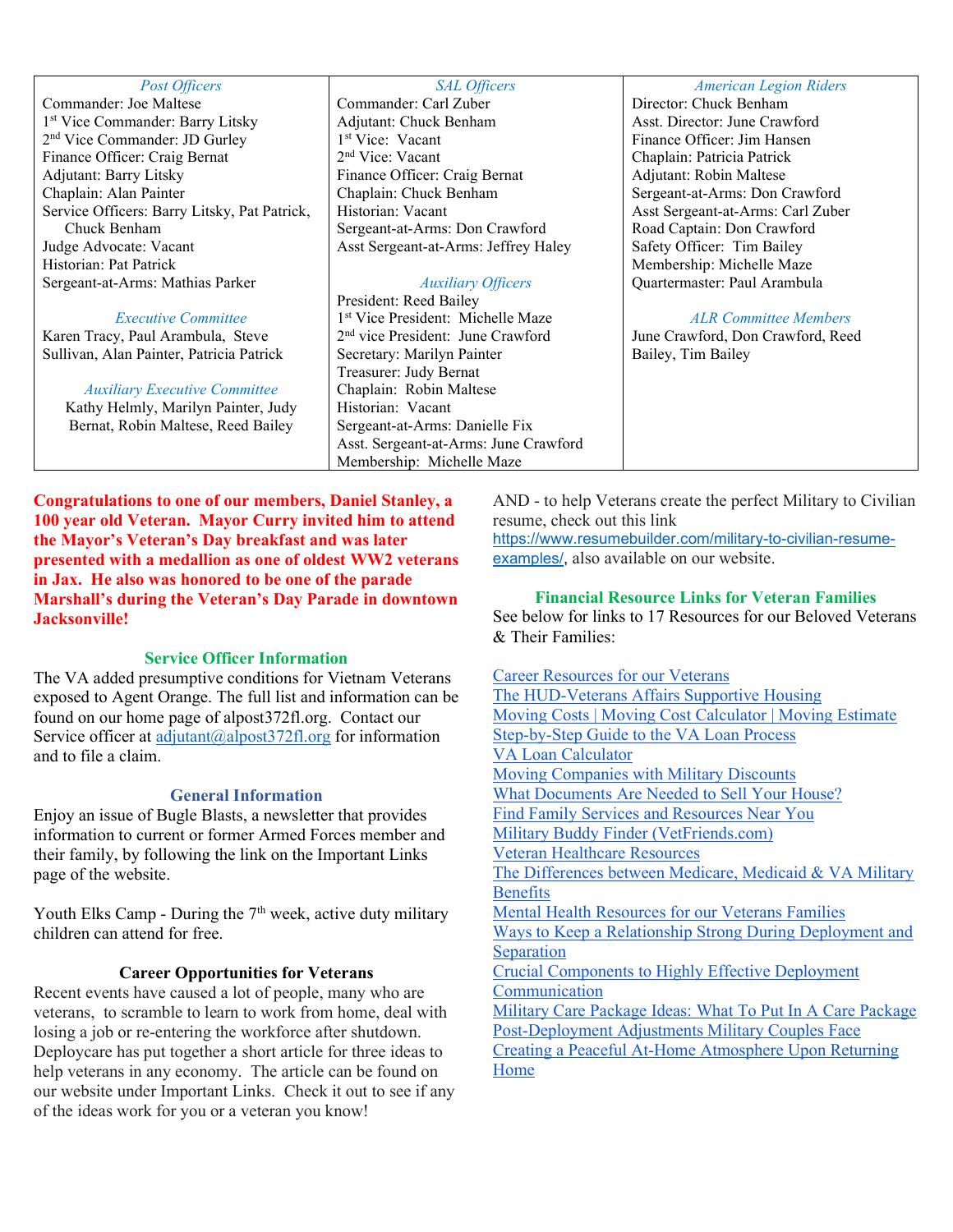## Project:Vetrelief

Mission is to provide a Legion of support for our service men and women as they transition into civilian lives. Backed by the American Legion of Florida, VetRelief ensures that our service men and women have the backing necessary to live successful and thriving civilian lives. (https://www.projectvetrelief.org/) The Jacksonville Icemen have partnered with the American Legion to donate a portion of ticket sales during Veterans Appreciation Night to VetRelief. https://allevents.in/arena/icemen-hockeygame/200019047449626

### ??? Where Are We ???

American Legion Mandarin Post 372 shares a location with the Mandarin/St. Johns Elks Lodge by Lowe's on Oldfield Crossing Drive. Entrance to the shopping center that the Elks Lodge is located behind is across from Walgreens.



Our Post is diligently looking for a permanent home. If anyone has contacts or knows of a location in the Mandarin area where the site could be donated or leased at a reasonable cost, please contact the 2nd Vice Commander or Adjutant from the email on our website.